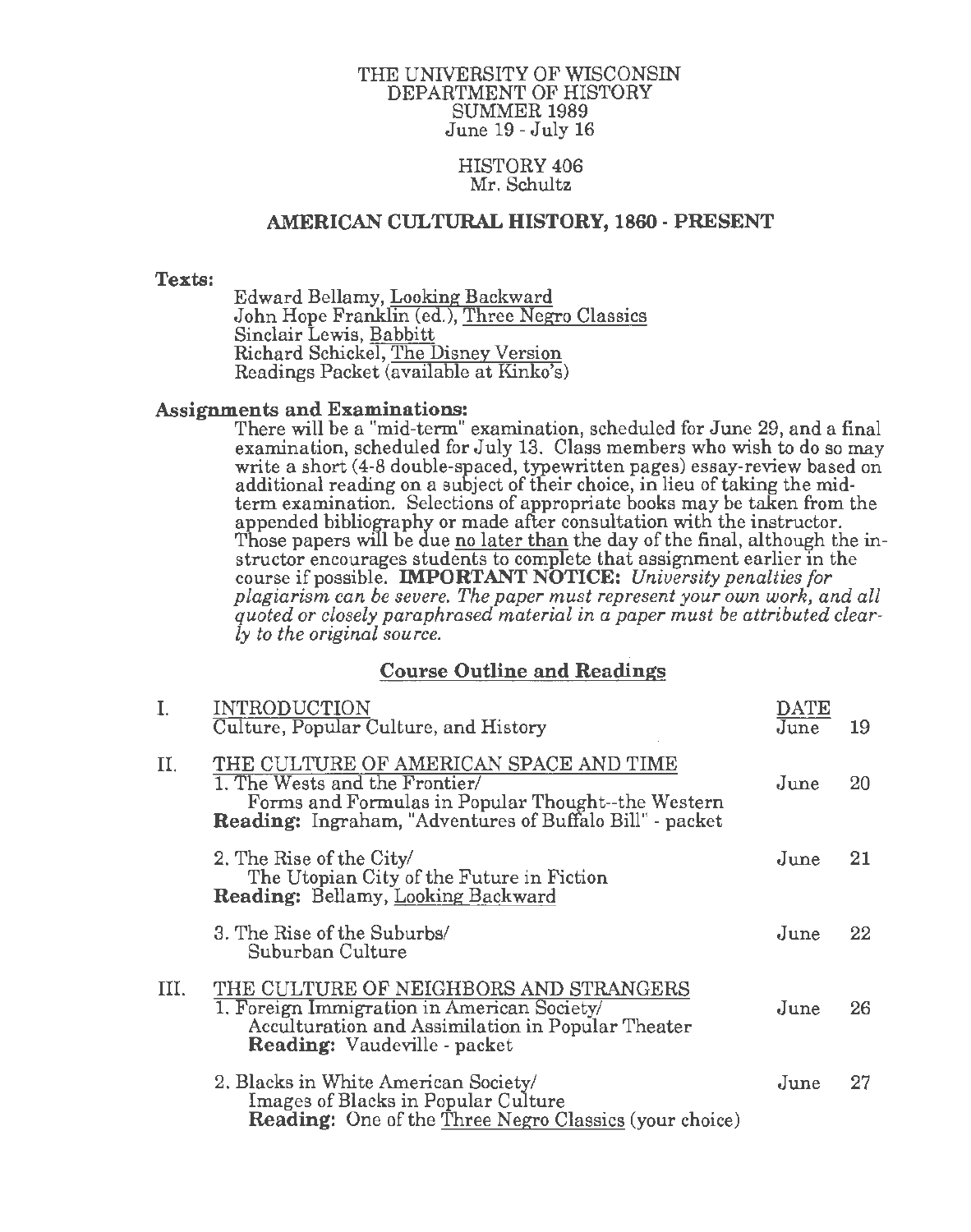|     | 3. Women's America/<br>Changing Stereotypes in Popular Culture                                                                                                                         | June | 28              |
|-----|----------------------------------------------------------------------------------------------------------------------------------------------------------------------------------------|------|-----------------|
|     | <b>Examination, June 29</b>                                                                                                                                                            |      |                 |
| IV. | THE CULTURE OF SUCCESS AND CRISIS<br>1. The Success Syndrome in American Society/<br>Rags to Respectability in Popular Culture<br><b>Reading:</b> Alger, "Adrift in New York" - packet | July | 3               |
|     | 2. The "New Era" of Prosperity, the 1920s/<br>Cultural Images of the Businessman (Movie)<br><b>Reading:</b> Lewis, Babbitt                                                             | July | 5               |
|     | 3. The Great Depression, the 1930s/<br>Images in the Popular Culture                                                                                                                   | July | 6               |
| V.  | THE CULTURE OF MASS MEDIA<br>1. The Graphic Revolution/<br>Life Imitates Art at the Movies<br>Reading: Schickel, The Disney Version                                                    | July | 10              |
|     | 2. The Sounds of Social Change in Music<br>Sheet Music and Changing Values (Guest)<br>Reading: Mooney, "Popular Music Since the 1920s"- packet                                         | July | 11              |
|     | 3. American Society Through the Comics                                                                                                                                                 | July | $12\phantom{.}$ |
|     | <b>Examination, July 13</b>                                                                                                                                                            |      |                 |

 $\epsilon_{\rm{eff}}$  , and  $\epsilon_{\rm{eff}}$ 

and the state of the state

 $\label{eq:2.1} \frac{1}{\sqrt{2\pi}}\frac{1}{\sqrt{2\pi}}\sum_{i=1}^N\frac{1}{\sqrt{2\pi}}\left(\frac{1}{\sqrt{2\pi}}\right)^2\frac{1}{\sqrt{2\pi}}\sum_{i=1}^N\frac{1}{\sqrt{2\pi}}\frac{1}{\sqrt{2\pi}}\frac{1}{\sqrt{2\pi}}\frac{1}{\sqrt{2\pi}}\frac{1}{\sqrt{2\pi}}\frac{1}{\sqrt{2\pi}}\frac{1}{\sqrt{2\pi}}\frac{1}{\sqrt{2\pi}}\frac{1}{\sqrt{2\pi}}\frac{1}{\sqrt{2\pi}}\frac{1}{\sqrt$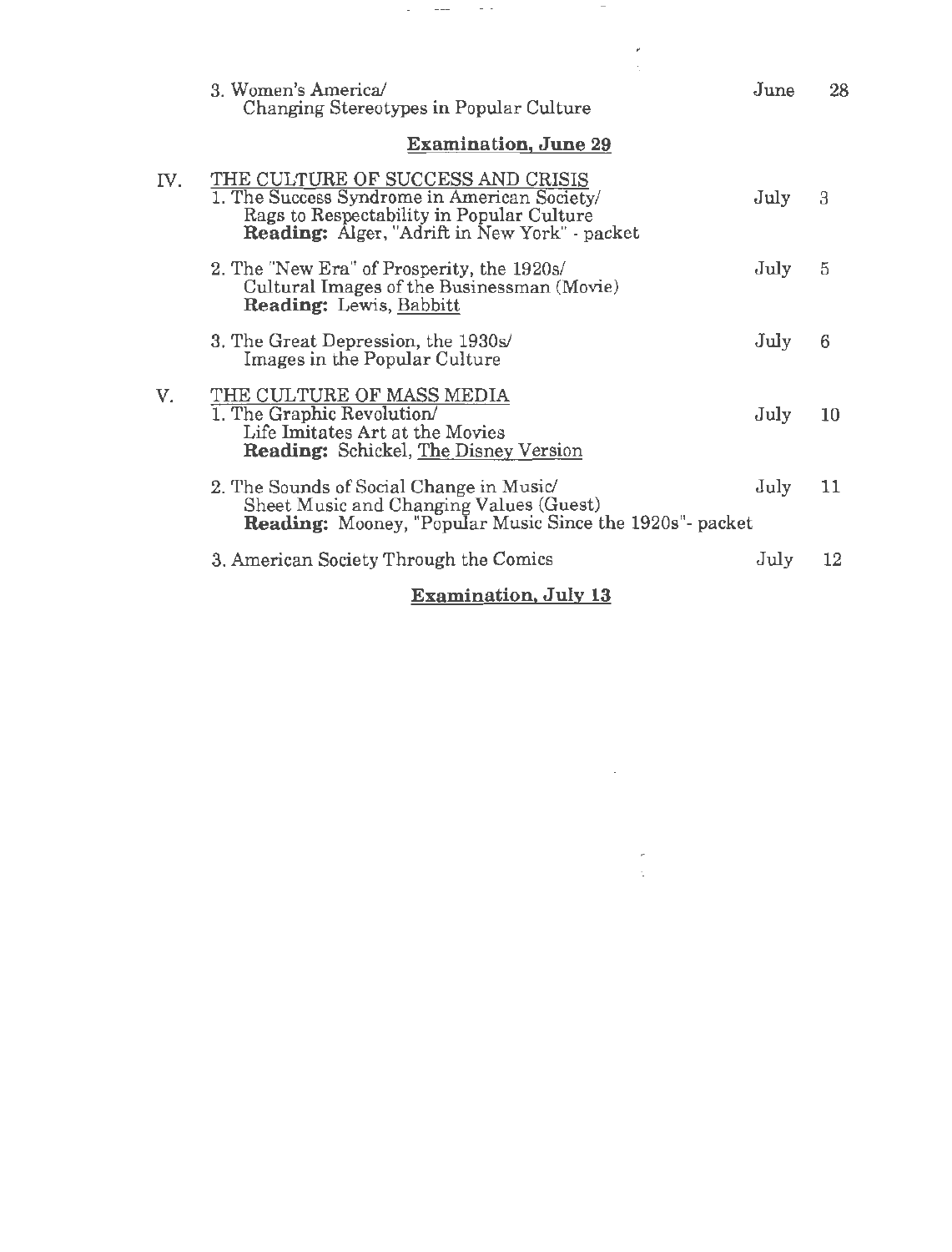American Popular Culture, 1860 to the Present

Selected Bibliography

## **GENERAL WORKS**

Ray B. Browne (ed.), POPULAR CULTURE AND THE EXPANDING CONSCIOUSNESS (1973). David Burner, Robert D. Marcus, Jorj Tilson (eds.), AMERICA THROUGH THE LOOKING GLASS: A HISTORICAL READER IN POPULAR CULTURE (2 vols., 1974). Harry Russell Huebel (ed.), THINGS IN THE DRIVER'S SEAT: READINGS IN POPULAR CULTURE (1972). M. Thomas Inge (ed.), HANDBOOK OF AMERICAN POPULAR CULTURE (3 vols., 1979-1982). Russel Nye, THE UNEMBARRASSED MUSE: THE POPULAR ARTS IN AMERICA (1970). Michael R. Real, MASS-MEDIATED CULTURE (1977). Bernard Rosenberg and David White (eds.), MASS CULTURE (1957). David Manning White (ed.), POP CULTURE IN AMERICA (1970).

### **THE PRINTED WORD**

Maxwell H. Bloomfield, ALARMS AND DIVERSIONS: THE AMERICAN MIND THROUGH AMERICAN MAGAZINES, 1900-1914 (1967). James D. Hart, THE POPULAR BOOK (1961). Dorothy C. Hockey, THE GOOD AND THE BEAUTIFUL: A STUDY OF BEST-SELLING NOVELS IN AMERICA, 1865-1920 (1947). Albert Johannsen, THE HOUSE OF BEADLE AND ADAMS (2 vols., 1950). Freeman Lewis, PAPERBOUND BOOKS IN AMERICA (1952). Charles Madison, BOOK PUBLISHING IN AMERICA (1966). Frank Luther Mott, A HISTORY OF AMERICAN MAGAZINES (5 vols., 1938-1968). Frank Luther Mott, GOLDEN MULTITUDES (1947). Mary Noel, VILLAINS GALORE: THE HEYDAY OF THE POPULAR STORY WEEKLY (1954). Raymond H. Shore, CHEAP BOOK PRODUCTION IN THE UNITED STATES, 1870-1891 (1937). Ron Goulart, AN INFORMAL HISTORY OF THE PULP MAGAZINE (1972). Frank Luther Mott, AMERICAN JOURNALISM (3d ed., 1962).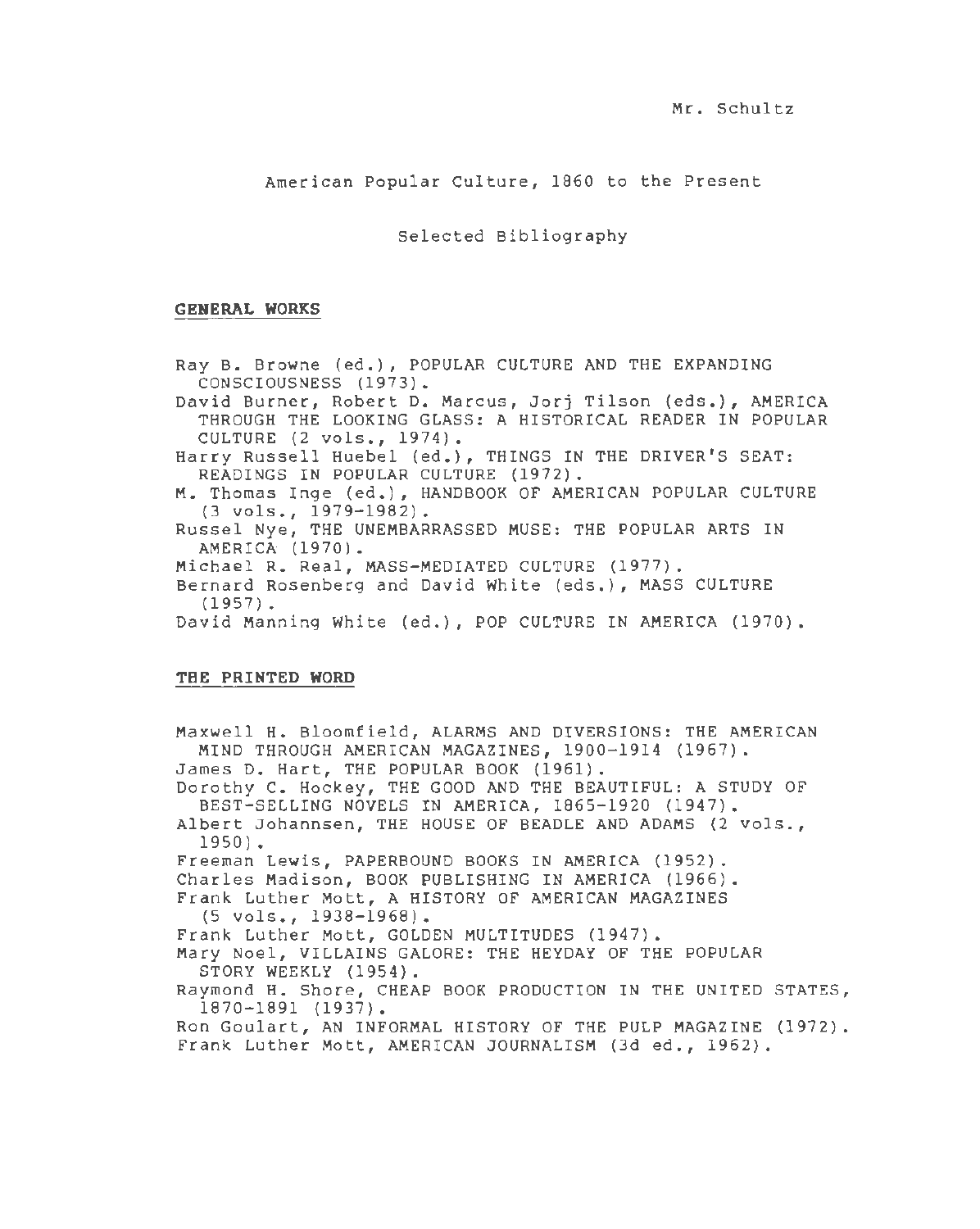#### **THE DETECTIVE NOVEL**

John Ball (ed.), THE MYSTERY STORY (1978). Hannah Charrey, THIS MORTAL COIL: THE DETECTIVE NOVEL OF MANNERS (1980). Michael Gilbert, CRIME IN GOOD COMPANY (1959). Dorothy Glover and Graham Greene, VICTORIAN DETECTIVE FICTION (1966). Howard Haycraft, MURDER FOR PLEASURE: THE LIFE AND TIMES OF THE MYSTERY STORY (1941). Howard Haycraft (ed.), THE ART OF THE MYSTERY STORY (1946). A. E. Murch, THE DEVELOPMENT OF THE DETECTIVE NOVEL (1958). Julian Symons, MORTAL CONSEQUENCES (1972). Robin Winks (ed.), DETECTIVE FICTION: A COLLECTION OF CRITICAL ESSAYS (1980).

### **THE WESTERN**

E. Douglas Branch, THE COWBOY AND HIS INTERPRETERS (1926). John G. Cawelti, THE SIX-GUN MYSTIQUE (1975). Philip Durham, "The Negro Cowboy," AMERICAN QUARTERLY,

VII (Fall, 1955), 291-301. James K. Folsom, THE AMERICAN WESTERN NOVEL (1966). Joe B. Frantz, THE AMERICAN COWBOY: MYTH AND REALITY (1955). W. R. Hutchinson, "Virgins, Villains, and Varmints," HUNTINGTON LIBRARY QUARTERLY, XVI (Aug., 1953) *1* 381-93. Joseph G. Rose, THE GUNFIGHTER: MAN OR MYTH? (1968). William W. Savage, Jr., THE COWBOY HERO: HIS IMAGE IN

AMERICAN HISTORY & CULTURE (1979).

## **SCIENCE FICTION**

Kingsley Amis, NEW MAPS OF HELL (1960). J. 0. Bailey, PILGRIMS THROUGH SPACE AND TIME (1947). Reginald Bretnor, MODERN SCIENCE FICTION (1953). Basil Davenport, AN INQUIRY INTO SCIENCE FICTION (1955). Basil Davenport, THE SCIENCE FICTION NOVEL (1959). H. Bruce Franklin (ed.), FUTURE PERFECT: AMERICAN SCIENCE FICTION OF THE NINETEENTH CENTURY (1966). David Ketterer, NEW WORLDS FOR OLD: THE APOCALYPTIC IMAGINATION, SCIENCE FICTION, AND AMERICAN LITERATURE (1974). Sam Moscowitz, EXPLORERS OF THE INFINITE (1963). Sam Moscowitz, SEEKERS OF TOMORROW (1966).

Sam Moscowitz, SCIENCE FICTION BY GASLIGHT (1968).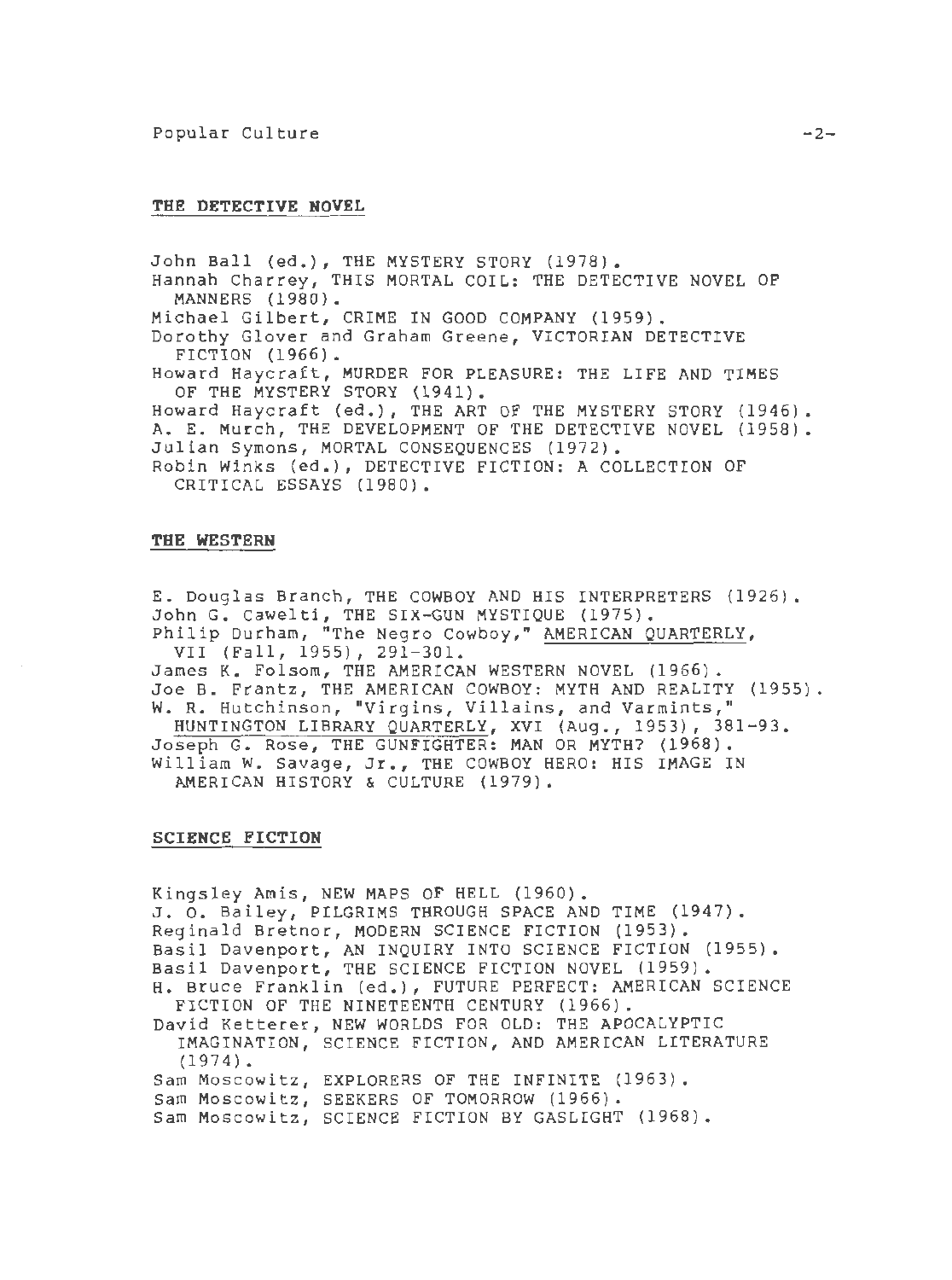## Popular Culture

#### **COMICS**

Stephen Becker, COMIC ART IN AMERICA (1960). Arthur Asa Berger, THE COMIC-STRIPPED AMERICAN (1973). Pierre Couperie, Maurice Horn, et al., A HISTORY OF THE COMIC STRIP (1968). Walter Murrell, A HISTORY OF AMERICAN GRAPHIC HUMOR (1933, 1938). George Perry & Alan Aldridge, THE PENGUIN BOOK OF COMICS (rev. ed., 1971). Reinhold Reitberger and Wolfgang Fuchs, COMICS: ANATOMY OF A MASS MEDIUM (1971). Martin Sheridan, COMICS AND THEIR CREATORS (1942). Colton Waugh, THE COMICS (1947). David Manning White and Robert Abel (eds.), THE FUNNIES (1963).

#### **POPULAR THEATER**

Lehman Engel, THE AMERICAN MUSICAL THEATER (1967). Douglas Gilbert, AMERICAN VAUDEVILLE: ITS LIFE AND TIMES (1940). John T. Howard, STEPHEN FOSTER: AMERICA'S TROUBADOUR (1962). Glenn Hughes, A HISTORY OF THE AMERICAN THEATER (1951). Albert McLean, AMERICAN VAUDEVILLE AS RITUAL (1965). Richard Moody, AMERICA TAKES THE STAGE (1955). Hans Nathan, DAN EMMETT AND THE RISE OF EARLY NEGRO MINSTRELSY (1962). Robert C. Toll, BLACKING UP: THE MINSTREL SHOW IN NINETEENTH-CENTURY AMERICA (1974). Carl Wittke, TAMBO AND BONES: A HISTORY OF THE AMERICAN MINSTREL (1930). Irving Zeidman, THE AMERICAN BURLESQUE SHOW (1967).

#### **MOVIES**

Andrew Bergman, WE'RE IN THE MONEY: DEPRESSION AMERICA AND ITS FILMS (1971). Donald Bogle, TOMS, COONS, MULATTOES, MAMMIES, AND BUCKS: AN INTERPRETIVE HISTORY OF BLACKS IN AMERICAN FILMS (1973). Thomas Cripps, SLOW FADE TO BLACK: THE NEGRO IN AMERICAN FILM, 1900-1942 (1977). G. N. Fenin and William Everson, THE WESTERN (1962). Raymond Fielding, THE AMERICAN NEWSREEL, 1911-1967 (2d ed., 1980). Molly Haskell, FROM REVERENCE TO RAPE: THE TREATMENT OF WOMEN IN THE MOVIES (1974).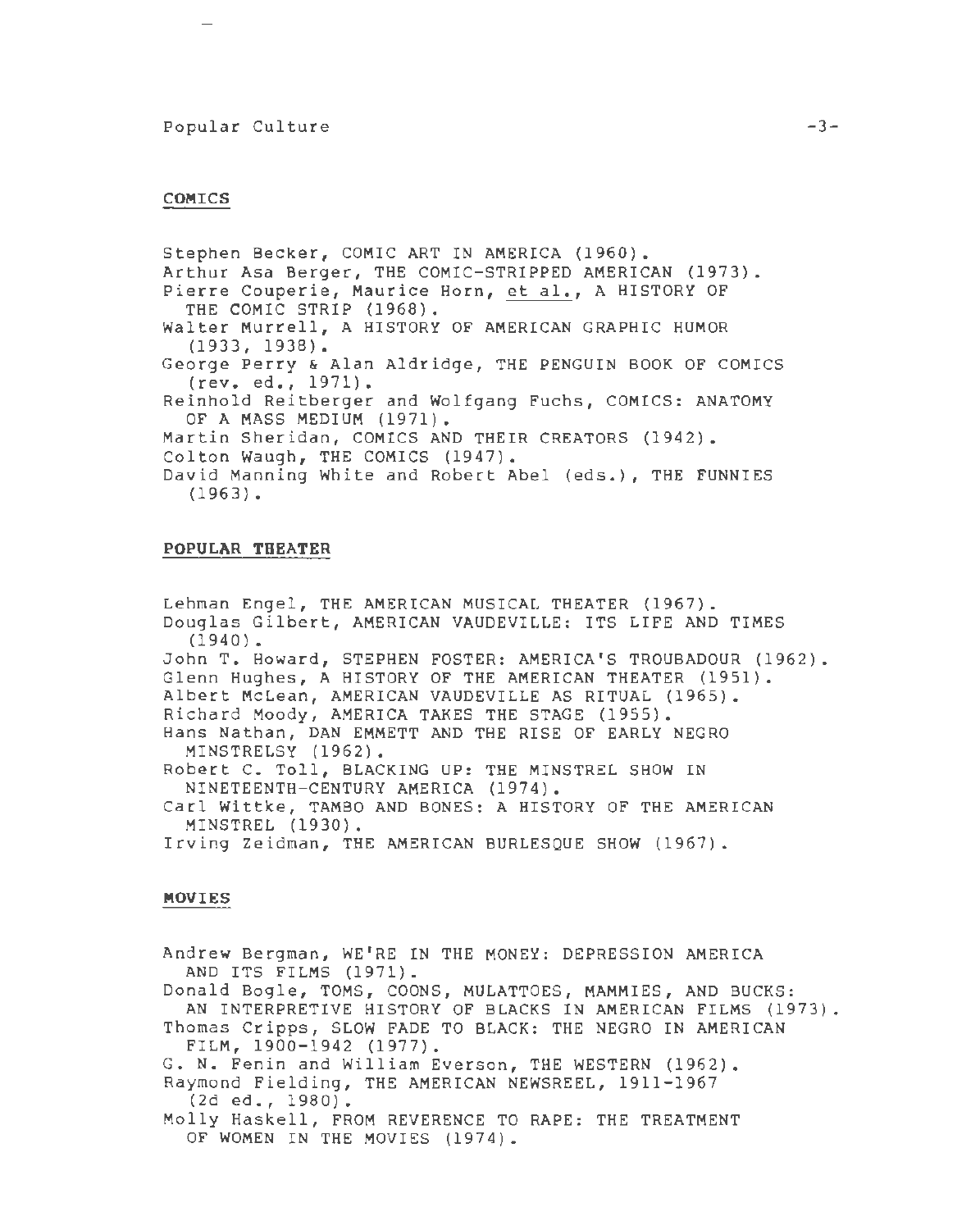### Popular Culture

Lewis Jacobs, THE RISE OF THE AMERICAN FILM (1939). Kalton Lahue, CONTINUED NEXT WEEK: A HISTORY OF THE MOVIE SERIAL (1964). George C. Pratt, SPELLBOUND IN DARKNESS: A HISTORY OF THE SILENT FILM (rev. ed., 1973). Terry Ramsaye, A MILLION AND ONE NIGHTS (reprint, 1964). Richard Schickel, THE DISNEY VERSION (1968). Robert Sklar, MOVIE-MADE AMERICA: A CULTURAL HISTORY OF AMERICAN MOVIES (1975).

## MUSIC

Christine Ammer, UNSUNG: A HISTORY OF WOMEN IN AMERICAN MUSIC (1980). Rudi Blesh and Harriet Janis, THEY ALL PLAYED RAGTIME (1966). R. Serge Denisoff and Richard A. Peterson (eds.), THE SOUNDS OF SOCIAL CHANGE (1972). David Ewen, AMERICAN POPULAR SONGS (1966). James J. Field, AMERICAN POPULAR MUSIC, 1875-1950 (1956). Larry Freeman, THE MELODIES LINGER ON (1951). Charlie Gillett, THE SOUND OF THE CITY: THE RISE OF ROCK 'N' ROLL (1970). Isaac Goldberg, TIN PAN ALLEY (1930). H. Wiley Hitchcock, MUSIC IN THE UNITED STATES: A HISTORICAL INTRODUCTION (1969). Lester Levy, GRACE NOTES IN AMERICAN HISTORY: POPULAR SHEET MUSIC FROM 1820-1900 (1967). Leroy Ostransky, JAZZ CITY: THE IMPACT OF OUR CITIES ON THE DEVELOPMENT OF JAZZ (1978). Robert Shelton and Burt Goldblatt, THE COUNTRY MUSIC STORY (1966). Ian Whitcomb, AFTER THE BALL: POP MUSIC FROM RAG TO ROCK (1973).

#### RADIO AND TELEVISION

Eric Barnouw, A TOWER IN BABEL: A HISTORY OF BROADCASTING IN THE UNITED STATES TO 1933 (1966). Eric Barnouw, THE GOLDEN WEB: A HISTORY OF BROADCASTING IN THE UNITED STATES, 1933-1953 (1968). Eric Barnouw, THE IMAGE EMPIRE: A HISTORY OF BROADCASTING IN THE UNITED STATES FROM 1953 (1970). Leo Bogart, THE AGE OF TELEVISION (1966). Jim Harmon, THE GREAT RADIO HEROES (1967). Mary Jane Higby, TUNE IN TOMORROW (1968). Gilbert Seldes, THE GREAT AUDIENCE (1956). David Manning White and Richard Averson (eds.), SIGHT, SOUND, AND SOCIETY (1968).